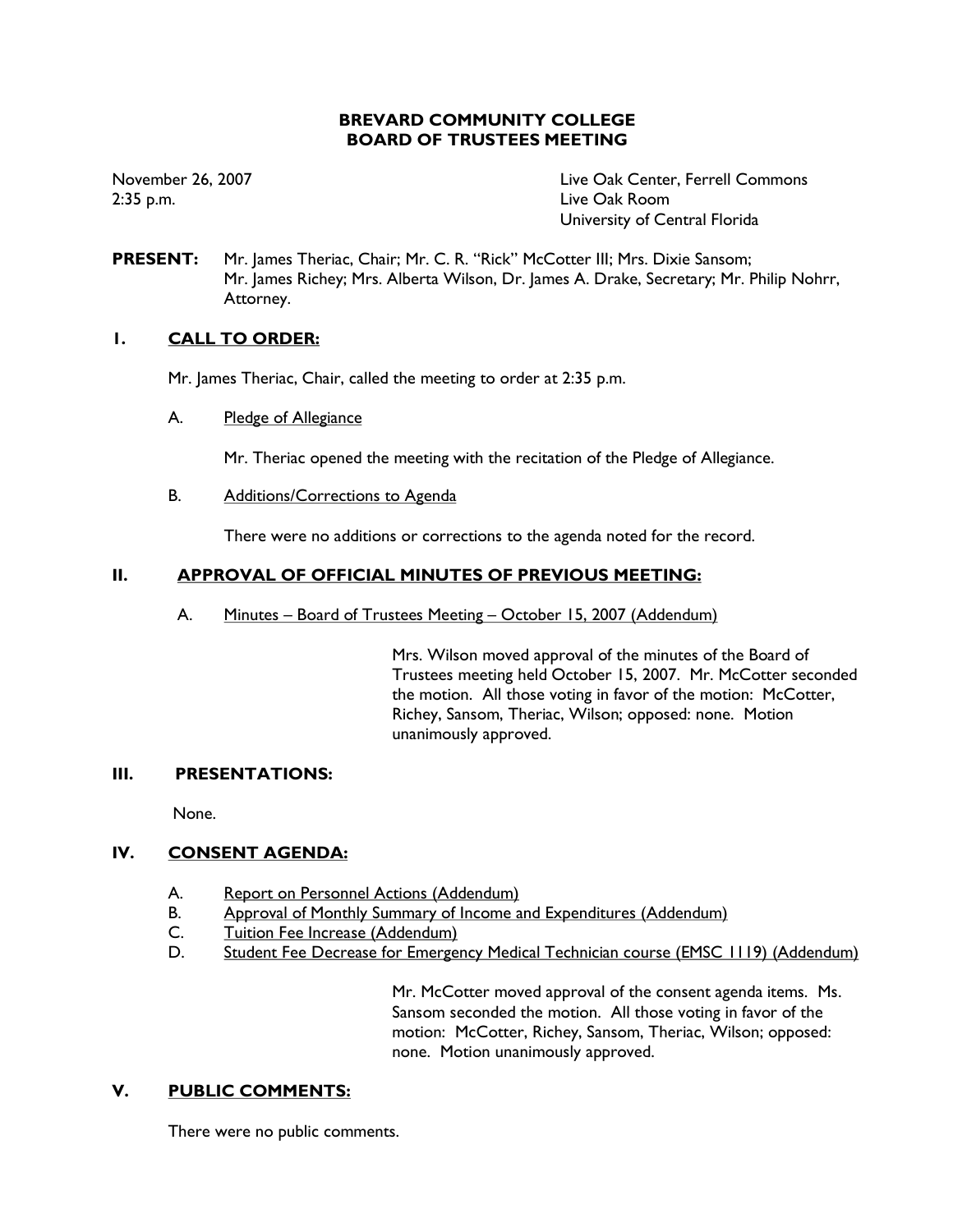# VI. **CONSTRUCTION AND DEVELOPMENT:**

- Continuing A/E Design Consultant Services Agreement (BRPH Architects and Engineers A. (Addendum)
- **B.** Continuing A/E Design Consultant Services Agreement (Florida Architects (Addendum)
- Construction Management Agreement for HVAC, Phase III (A. D. Morgan (Addendum)  $C_{\cdot}$
- D. Bernard Simpkins Fine Arts Center (Renovation Guaranteed Maximum Price) (HI High) (Addendum)

Mr. Billings summarized the items submitted for approval.

Mrs. Sansom moved approval of the construction and development items.

In response to an inguiry from Mr. McCotter, Mr. Billings noted that renovations for the Bernard Simpkins Fine Arts Center will begin in January 2008, and are expected to be complete for the spring term 2009. The cost for the project is \$600,000 below the projected budgeted amount, and is funded through PECO. Mr. Billings further discussed that the construction management firm for the project, HJ High, was approved by the Board in January 2007. The project was put on hold for an in-depth analysis and review, and the projected cost was subsequently increased. The guaranteed maximum price for the project is being submitted to the Board for approval at the current meeting.

In response to an inquiry from Mr. McCotter, Mr. Nohrr recommended that approval of the construction and development items may be made either separately or as a group. Mrs. Sansom modified the motion for approval.

> Mrs. Sansom moved approval of construction and development items A. B, C, and D. Mr. McCotter seconded the motion. All those voting in favor of the motion: McCotter, Richey, Sansom, Theriac, Wilson; opposed: none. Motion unanimously approved.

# VII. **OLD BUSINESS:**

## А. Report on Pending Legal Actions (Addendum)

Mr. Nohrr reported no significant changes to pending legal actions.

Mr. Nohrr distributed a Memorandum of Understanding (MOU) regarding the Chain of Lakes project, and noted that Commissioner Scarborough suggested that an MOU be developed to demonstrate the Board's interest in the continued development of the Chain of Lakes project. The MOU includes the understanding that the College is not responsible for the funding of the project; that any decisions made with regard to the project must be finalized by the College Board, and; any development would be subservient to the needs of the College. The purpose of the MOU is to provide an expression of the Board's interest in the progress of the Chain of Lakes project before the County expends money. Mr. Nohrr assured the Board that the MOU does not imply a legal obligation for the College to go forward with the project.

> Mr. Richey moved that the Memorandum of Understanding be approved by the Board of Trustees. Mrs. Wilson seconded the motion.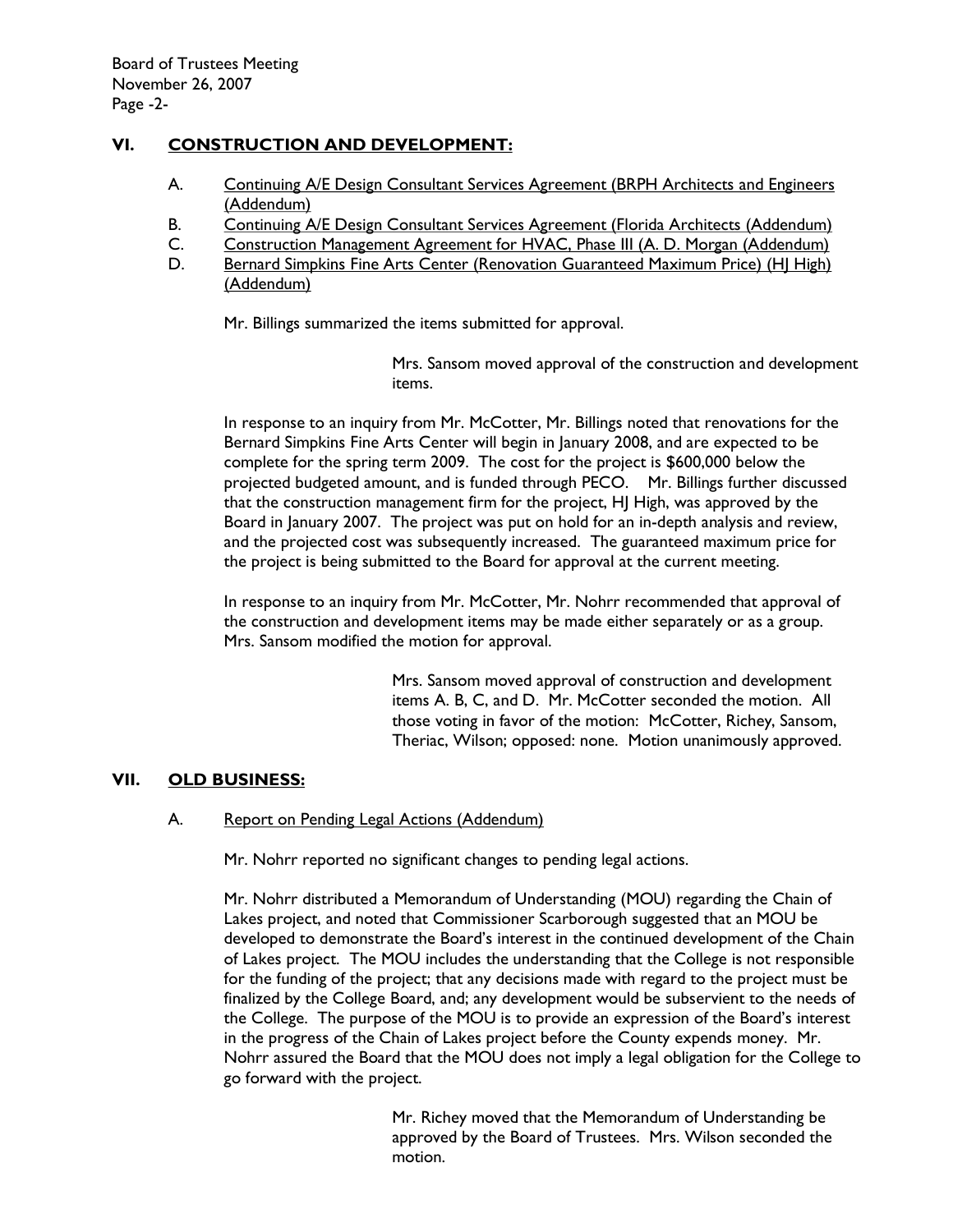**Board of Trustees Meeting** November 26, 2007 Page -3-

> Mr. McCotter inquired if additional manpower from the College will be required with regard to security for the Chain of Lakes project. Mr. Billings responded that the College is preparing a detailed security plan, which includes technology-driven elements. A great deal of the plan will address the relationship among the jurisdictions involved in providing security for the Chain of Lakes project - Brevard County, the City of Titusville, St. John's Water Management District, BCC, and Jess Parrish Hospital. A requirement for additional manpower and/or funding for security from BCC is not anticipated.

Mr. Nohrr clarified that the MOU does not obligate the College to spend any money, and discussed that any economic burden incurred by the College in support of the Chain of Lakes project would be brought to the Board for approval.

> All those voting in favor of the motion: McCotter, Richey, Sansom, Theriac, Wilson; opposed: none. Motion unanimously approved.

## VIII. **NEW BUSINESS:**

#### A. Request for Future Board Meeting Presentations or Agenda Items

Mrs. Wilson suggested that an update on the current status and plans for the Moore Multicultural Center be included on a future Board meeting agenda.

## IX. **FINANCIAL ACTIONS:**

None.

## X. **REPORT OF THE PRESIDENT:**

## A. Donovan Management, Inc. (DMI)

Dr. Drake reported that the College has received a preliminary report from Donovan Management, Inc., the fundraising consultants contracted to do an assessment of the BCC Foundation. Dr. Drake, Vice President Ross, Mr. Nohrr, Attorney, and DMI will review the report. The final draft is expected within one week. Dr. Drake suggested that it may be appropriate to circulate the final draft of the report to the Board of Trustees and the Foundation Board of Governors concurrently, since the firm was commissioned at his request and with the approval and support of the Foundation Board. In response to an inquiry from Mr. Richey, Dr. Drake indicated that there is no precedent for a process to be followed in this regard, as there have been no similar assessments in the past. Dr. Drake added that the report is very positive, and does include recommended changes to the way the Foundation does business. It was agreed that the Board of Trustees will review the final draft before it is provided to the Foundation Board.

## **B. College Lobbyist**

Dr. Drake reported that the College, specifically WBCC, has retained a federal lobbyist for the last several years. The company currently on retainer is The Pauley Group. In response to a recent inquiry from a Board member, it was determined that The Pauley Group did not secure any funds for the College during the last congressional session. Mr. Ross further discussed that when Dr. Drake appointed him as Vice President over WBCC on July 1, 2007, he was asked to review every aspect of the station to determine the effectiveness of its operations. The performance of The Pauley Group was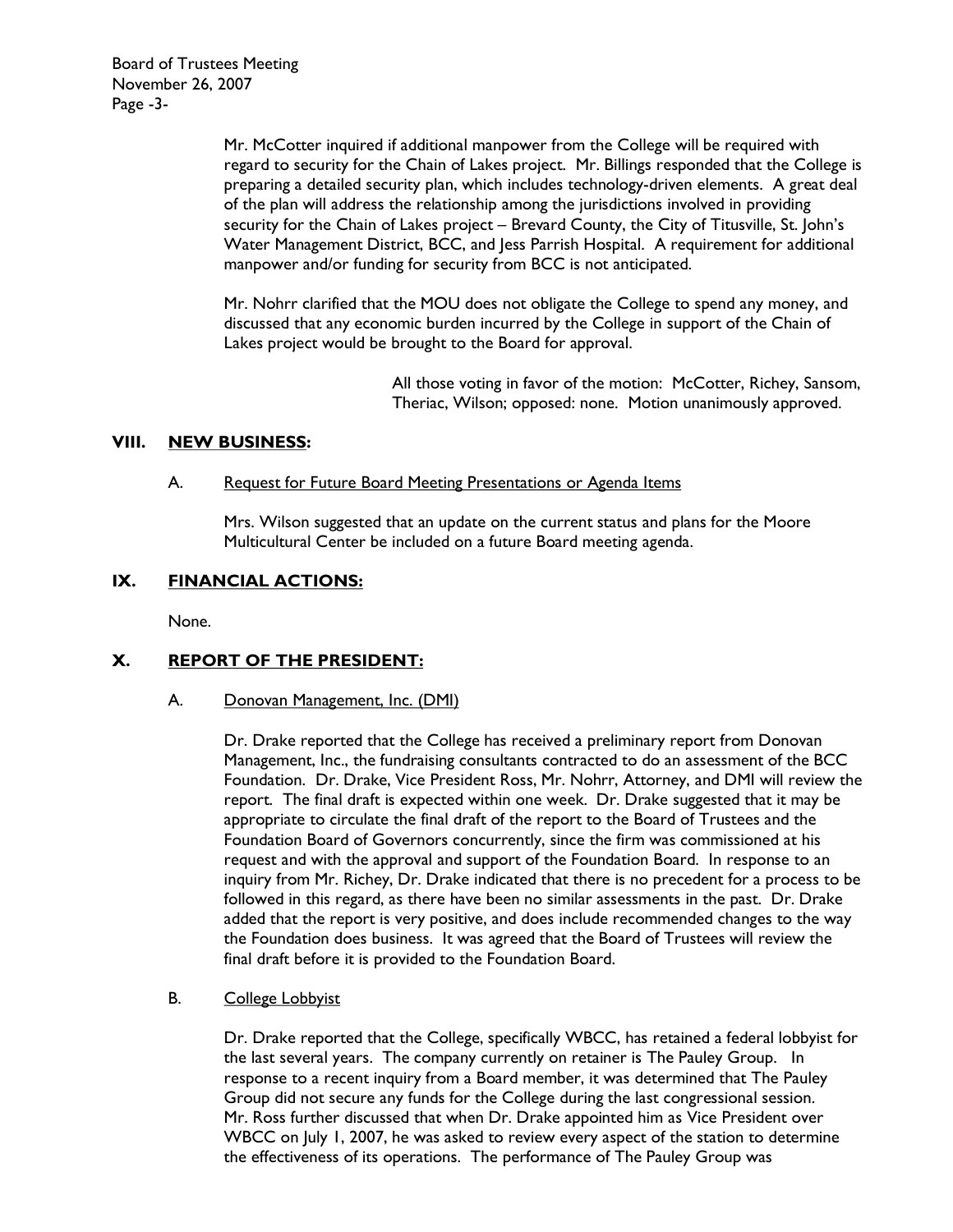**Board of Trustees Meeting** November 26, 2007 Page -4-

> subsequently found to be less than optimal; no funds have been acquired for the College through the group for two fiscal years. Mr. Ross reported that in recent communications with Mr. Pauley regarding this matter, Mr. Pauley indicated that the group does not expect to be able to acquire funds for the College during the upcoming session, but does feel confident about securing funds for the future. Mr. Pauley attributed the lack of success over the last year to the transition in leadership then occurring at the College. Mr. Ross, with Dr. Drake's concurrence, suggested that it would be prudent for the College to explore the possibility of renegotiating the terms of the contract with The Pauley Group. In response to any inquiry from Mr. Richey, Dr. Drake added that Mr. Pauley's contract expires on June 30, 2008.

> Board members agreed to defer to the College leadership to determine if a federal lobbyist is needed, and agreed that Mr. Nohrr should determine the feasibility and/or cost of modifying the current contract with The Pauley Group.

#### $C_{\cdot}$ **College Underwriter**

Dr. Drake reported on an inquiry he and Mr. Ross made to Mr. John Rebhann, Senior State Auditor, with regard to underwriting activities at WBCC, which have been taking place for approximately the last four years. The College employs an underwriter at WBCC to raise money from local businesses and organizations by contracting with WBCC for the design and airing of promotional spots on the WBCC channel. Mr. Cherry confirmed that revenue for underwriting activities goes to a specific account within the College.

According to the informal opinion of the State Auditor, any fees associated with underwriting must be approved by the Board of Trustees. Dr. Drake reported that the College appears to be out of compliance in these related areas: (1) whether underwriting was reviewed and approved by the Board of Trustees; (2) whether an underwriter was to be employed by the College; (3) whether the fee structure for underwriting was reviewed and approved by the Board of Trustees; and (4) whether the fees charged by WBCC for the use of its studio resources by outside organizations, although posted on the WBCC website for a number of years, were reviewed and approved by the Board of Trustees.

Guidance was subsequently requested from the College's General Counsel. Mr. Nohrr reported that after an initial review, it appears that additional fact-gathering is required. Mr. Nohrr expects to provide a report on the findings at the next Board meeting.

Ms. Sansom inquired how many community colleges in Florida have a television station, and of those how many are PBS or educational. Dr. Drake responded that a number of the larger community colleges in the Florida system have television stations, the majority of which are PBS-affiliated. Not all of these stations engage in underwriting, however, and some have reportedly discontinued doing so.

Mrs. Wilson requested a workshop on the matter to better understand it. Mr. Theriac agreed, especially since the Board will be required to take action.

Mr. Richey expressed that the Board should review the format, and also narrow down the timeframe for action if the College is currently out of compliance. Mr. Nohrr confirmed that a report will be ready for the Board's review at the January Board meeting.

In the meantime, the underwriting activities and related production work at WBCC have been suspended, pending the results of the investigation.